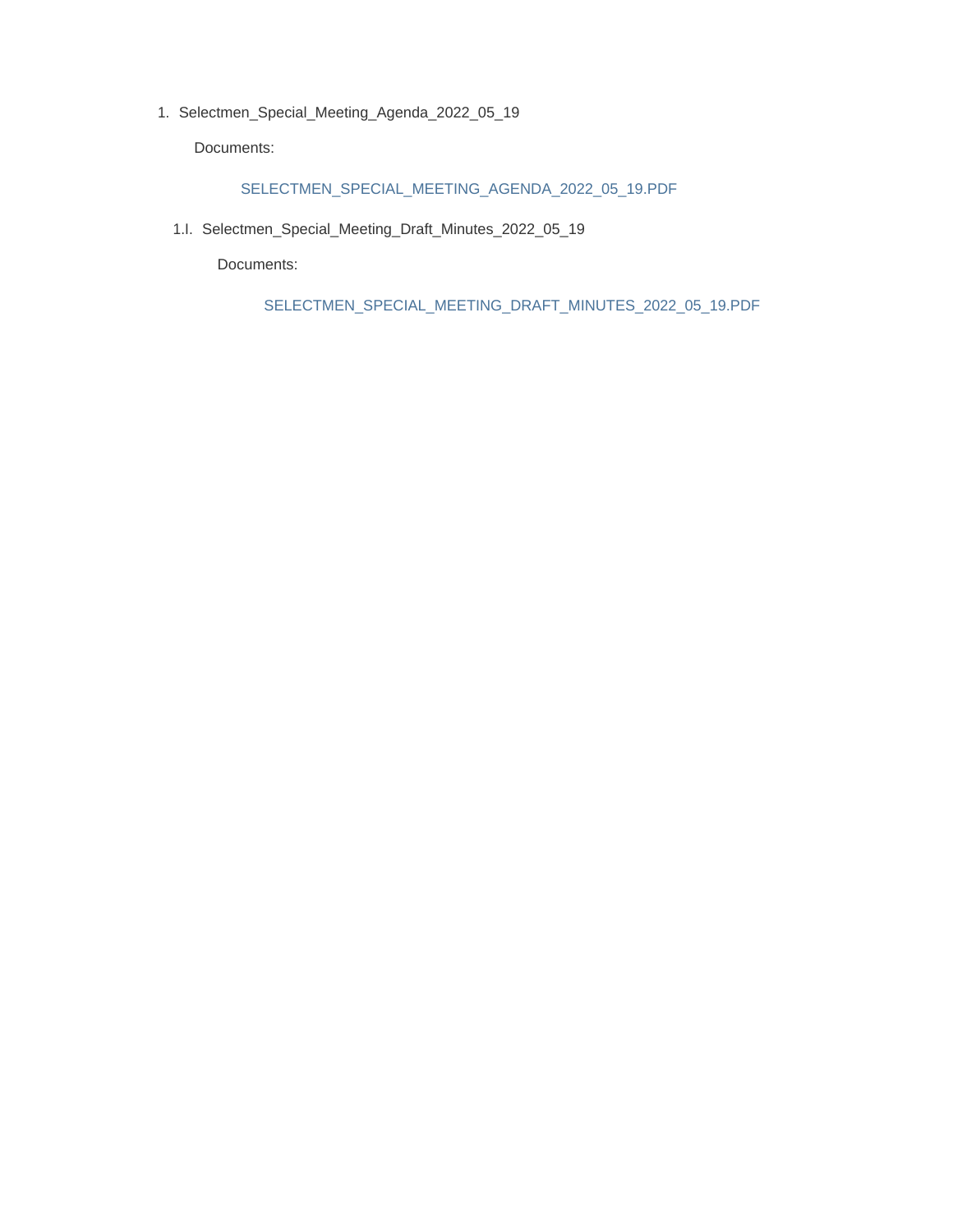

 Fred Camillo *First Selectman*



Office of the First Selectman (203) 622-7710 fax: (203) 622-3793 Town Hall• <sup>101</sup> Field Point Road •Greenwich, CT 06830 E-Mail: fred.camillo@greenwichct.org

> Board of Selectmen Special Meeting Thursday, May 19, 2022 11:00 a.m. via Zoom Meeting

<https://greenwichct.zoom.us/j/86032703174?pwd=9sU6fcbkYeqw64AEgFRLtNvLhOExNm.1>

Webinar ID: 860 3270 3174

Password: 3410102

# **AGENDA**

- **1. Call to order**
- **2. Executive Session** Discussion of candidates for boards, commissions or committees.
- **3. Possible votes** to nominate candidates discussed in Executive Session.
- **4. Adjournment**

Fred Camillo First Selectman

*The Town complies with all applicable federal and state laws regarding non-discrimination, equal opportunity, affirmative action, and providing reasonable accommodations for persons with disabilities. If you require an accommodation to participate, please contact the Commissioner of Human Services at 203-622-3800 or* [demetria.nelson@greenwichct.org](mailto:demetria.nelson@greenwichct.org)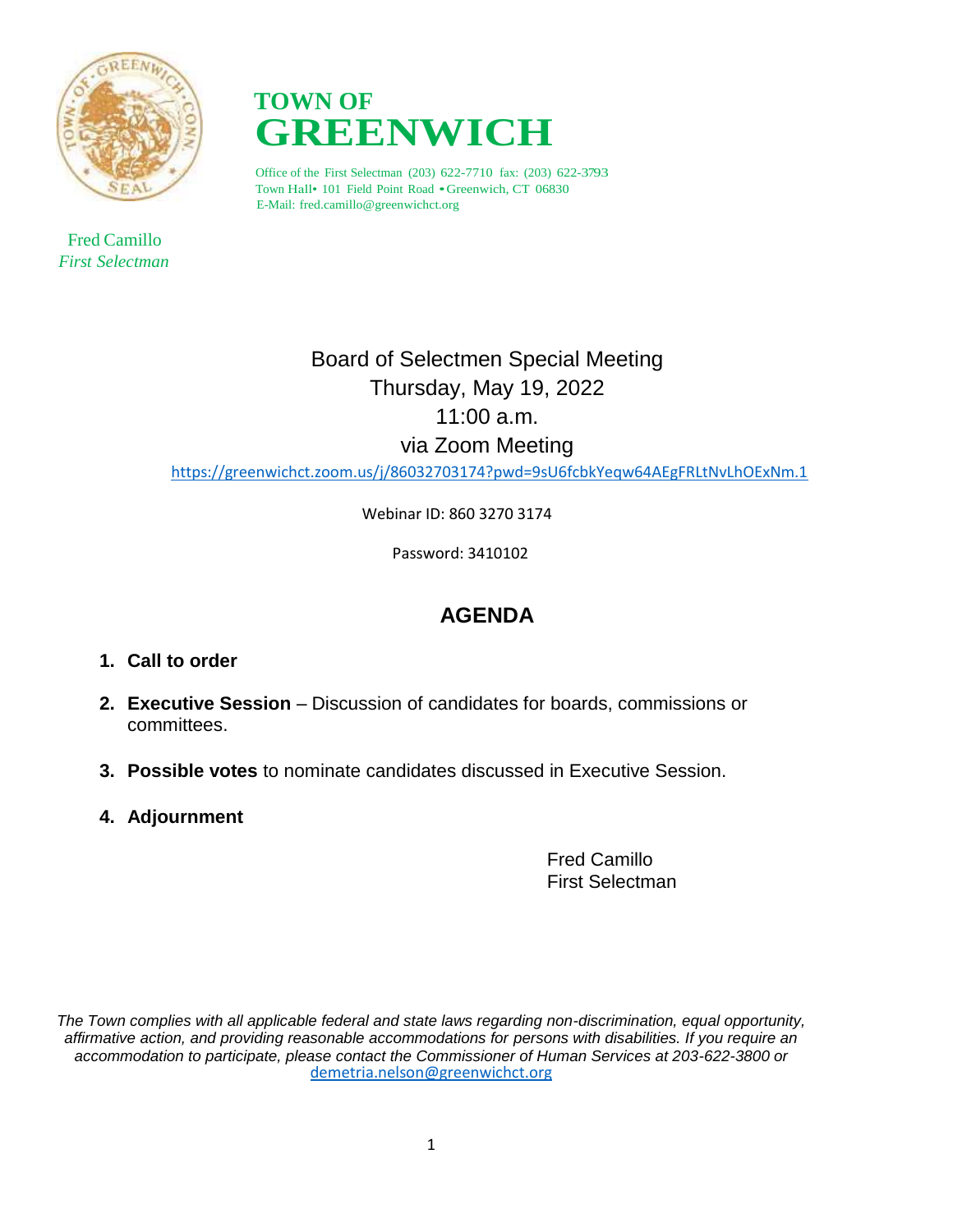# **Town of Greenwich**

# Board of Selectmen Special Meeting May 19, 2022 11:00 a.m. Zoom meeting DRAFT MINUTES

### **1. Call to order**

The meeting was called to order at 11:03 a.m.

### **a. Attendance:**

- a. First Selectman Fred Camillo Present
- b. Selectwoman Lauren Rabin Present
- c. Select-person Janet Stone McGuigan Present

**2. Executive Session –** Discussion of candidates for board, commissions or committees**.**

> At 11:04 a.m., Ms. Stone McGuigan made a motion to enter Executive Session. Upon a second by Ms. Rabin, the motion was approved unanimously.

Attending: the Board and Board secretary Barbara Heins.

At 11:47 a.m., Ms. Rabin made a motion to leave Executive Session. Upon a second by Ms. Stone McGuigan, the motion was approved unanimously.

**3. Possible votes** on matters discussed in Executive Session.

Mr. Rabin made a motion to nominate the following people to serve on the Central Middle School Building Committee.

- Christine Poccia
- Claire Lawler Kilgallen
- Joe Rossetti
- Joshua Caspi
- Todd Klair
- Tony Turner
- Vesselin Bijev